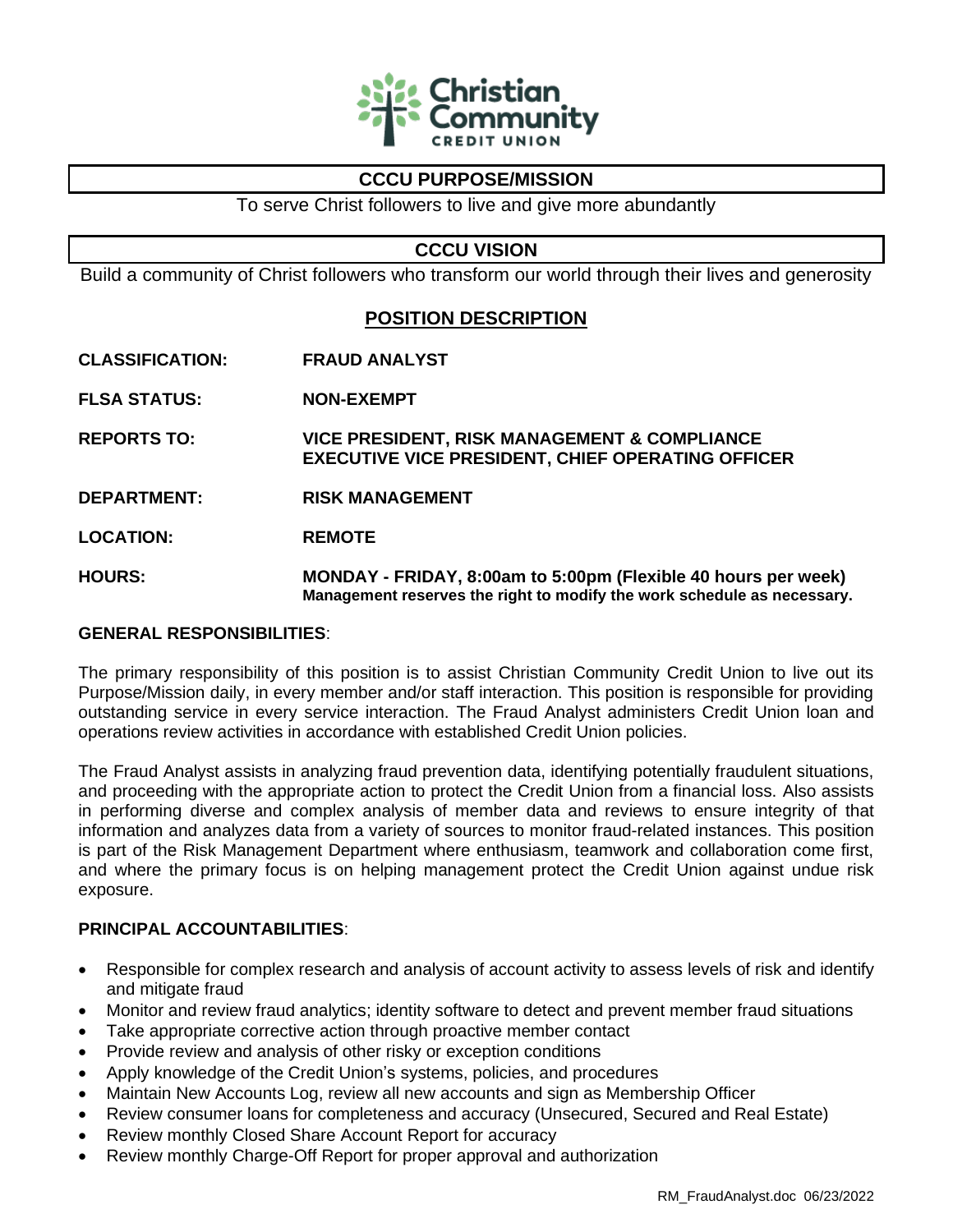- Review quarterly National Organization of Alternative Housing (NOAH) Report
- Review loan officer minutes for approval and authorization to identify potential internal fraud
- Back up and assist in auditing all new certificates (regular and IRA) for rate, term, and member information
- Back up and assist with review of new online share/loan applications which were marked for fraud review
- Back up and assist with entering fraud applications in AML software for tracking
- Ensure all Quality Assurance Reports are audited and completed within 30 days from the date of report
- Demonstrate enthusiastic support of CCCU's purpose/mission, vision, values, & long-term objectives
- Meet or exceed the standard score on the annual product knowledge certification
- Meet or exceed service goals as established by the Credit Union
- Responsible for knowledge of Regulation CC, Regulation D, and all applicable financial regulations
- Comply with all regulatory requirements for financial institutions, including but not limited to Bank Secrecy Act, Anti-Money Laundering, USA Patriot Act, OFAC and Fair Lending Regulations
- Perform other duties as assigned

## **REQUIREMENTS:**

High School Diploma or equivalent required; two-year college degree or specialized fraud certification preferred

Minimum three years of fraud monitoring experience in a financial institution required

PC/Windows-based software experience required, with proficiency in word processing (Word preferred) and spreadsheets (Excel preferred)

Expertise in a wide range of financial operations preferred

Experience analyzing account activity for the purpose of detecting fraud

Ability to work effectively with multiple tasks and interruptions

Ability to demonstrate reasoning and analytical skills

Ability to communicate effectively in both verbal and written formats

Ability to interpret information from reports and computer

Excellent organizational skills

Good attention to detail, and ability to accurately proofread

Good math skills

Accurate typing at 40 wpm

Ability to exercise confidentiality

Regular attendance and punctuality

Ability to work as part of a team

Professional appearance

Ability to lift 20 lbs.

English literacy

**This job description is to be used as an employee guideline. Management reserves the right to amend this job description if necessary.**